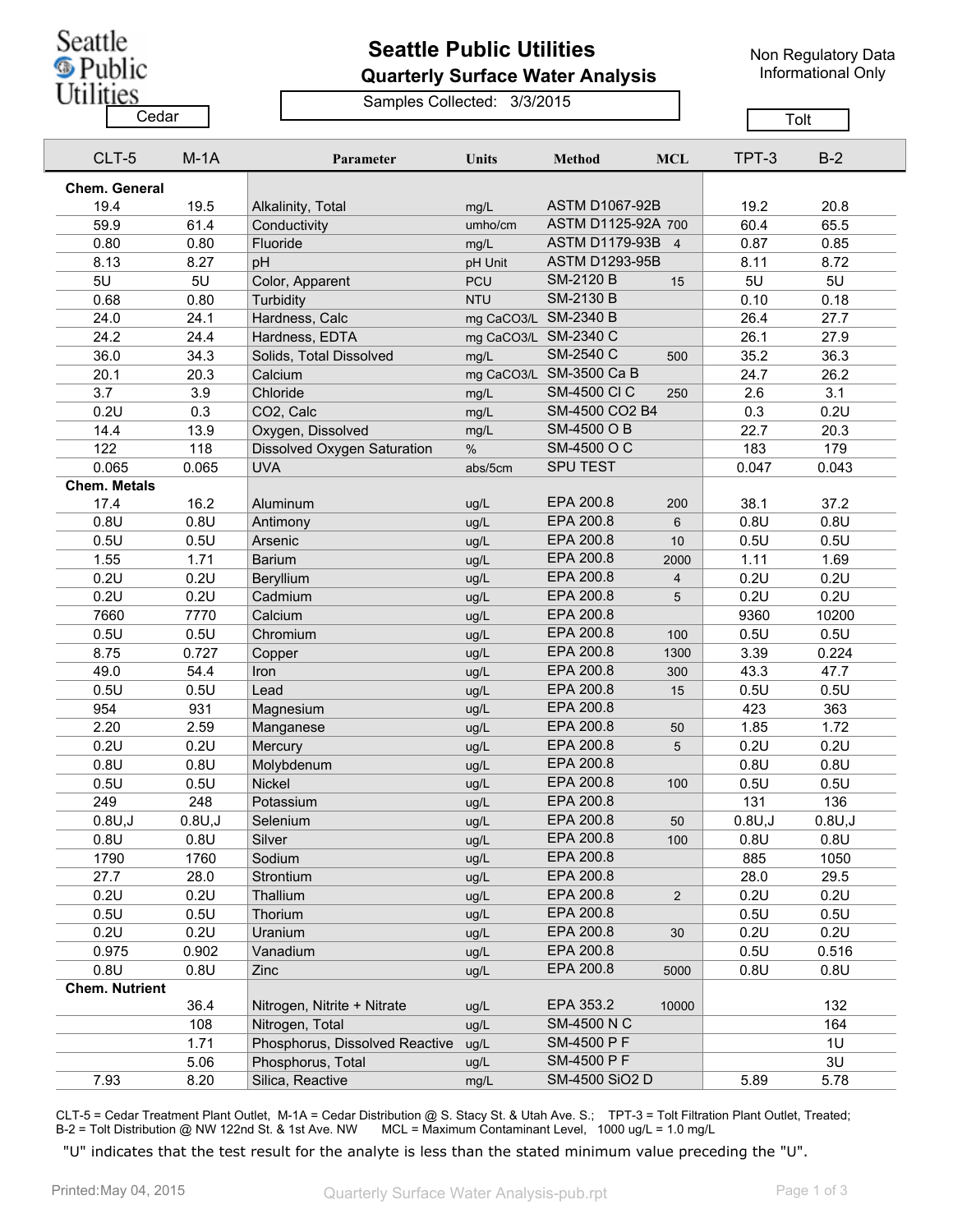| CLT-5                 | $M-1A$ | Parameter                   | <b>Units</b> | <b>Method</b> | <b>MCL</b>     | TPT-3 | $B-2$ |
|-----------------------|--------|-----------------------------|--------------|---------------|----------------|-------|-------|
| <b>Chem. Organics</b> |        |                             |              |               |                |       |       |
| 0.5U                  |        | 1,1,1,2-Tetrachloroethane   | ug/L         | EPA 524.2     |                | 0.5U  |       |
| 0.5U                  |        | 1,1,1-Trichloroethane       | ug/L         | EPA 524.2     | 200            | 0.5U  |       |
| 0.5U                  |        | 1,1,2,2-Tetrachloroethane   | ug/L         | EPA 524.2     |                | 0.5U  |       |
| 0.5U                  |        | 1,1,2-Trichloroethane       | ug/L         | EPA 524.2     | 5              | 0.5U  |       |
| 0.5U                  |        | 1,1-Dichloroethane          | ug/L         | EPA 524.2     |                | 0.5U  |       |
| 0.5U                  |        | 1,1-Dichloroethene          | ug/L         | EPA 524.2     | $\overline{7}$ | 0.5U  |       |
| 0.5U                  |        | 1,1-Dichloropropene         | ug/L         | EPA 524.2     |                | 0.5U  |       |
| 0.5U                  |        | 1,2,3-Trichlorobenzene      | ug/L         | EPA 524.2     |                | 0.5U  |       |
| 0.5U                  |        | 1,2,3-Trichloropropane      | ug/L         | EPA 524.2     | 21             | 0.5U  |       |
| 0.5U                  |        | 1,2,4-Trichlorobenzene      | ug/L         | EPA 524.2     | 70             | 0.5U  |       |
| 0.5U                  |        | 1,2,4-Trimethylbenzene      | ug/L         | EPA 524.2     |                | 0.5U  |       |
| 0.5U                  |        | 1,2-Dibromo-3-chloropropane | ug/L         | EPA 524.2     |                | 0.5U  |       |
| 0.5U                  |        | 1,2-Dibromoethane           | ug/L         | EPA 524.2     |                | 0.5U  |       |
| 0.5U                  |        | 1,2-Dichlorobenzene         | ug/L         | EPA 524.2     | 600            | 0.5U  |       |
| 5.13                  |        | 1,2-Dichlorobenzene-d4      | ug/L         | EPA 524.2     | 6.5            | 5.07  |       |
| 0.5U                  |        | 1,2-Dichloroethane          | ug/L         | EPA 524.2     | 5              | 0.5U  |       |
| 0.5U                  |        | 1,2-Dichloropropane         | ug/L         | EPA 524.2     | 5              | 0.5U  |       |
| 0.5U                  |        | 1,3,5-Trimethylbenzene      | ug/L         | EPA 524.2     |                | 0.5U  |       |
| 0.5U                  |        | 1,3-Dichlorobenzene         | ug/L         | EPA 524.2     |                | 0.5U  |       |
| 0.5U                  |        | 1,3-Dichloropropane         | ug/L         | EPA 524.2     |                | 0.5U  |       |
| 0.5U                  |        | 1,4-Dichlorobenzene         | ug/L         | EPA 524.2     | 75             | 0.5U  |       |
| 0.5U                  |        | 2,2-Dichloropropane         | ug/L         | EPA 524.2     |                | 0.5U  |       |
| 0.5U                  |        | 2-Chlorotoluene             | ug/L         | EPA 524.2     |                | 0.5U  |       |
| 0.5U                  |        | 4-Chlorotoluene             | ug/L         | EPA 524.2     |                | 0.5U  |       |
| 0.5U                  |        | Benzene                     | ug/L         | EPA 524.2     | 5              | 0.5U  |       |
| 0.5U                  |        | Bromobenzene                | ug/L         | EPA 524.2     |                | 0.5U  |       |
| 0.5U                  |        | Bromochloromethane          | ug/L         | EPA 524.2     |                | 0.5U  |       |
| 0.710                 |        | Bromodichloromethane        | ug/L         | EPA 524.2     |                | 0.640 |       |
| 0.5U                  |        | Bromoform                   | ug/L         | EPA 524.2     |                | 0.5U  |       |
| 0.5U                  |        | Bromomethane                | ug/L         | EPA 524.2     |                | 0.5U  |       |
| 0.5U                  |        | Carbon Tetrachloride        | ug/L         | EPA 524.2     | 5              | 0.5U  |       |
| 0.5U                  |        | Chlorobenzene               | ug/L         | EPA 524.2     | 100            | 0.5U  |       |
| 1U                    |        | Chloroethane                | ug/L         | EPA 524.2     |                | 1U    |       |
| 10.9                  |        | Chloroform                  | ug/L         | EPA 524.2     |                | 4.55  |       |
| 0.5U                  |        | Chloromethane               | ug/L         | EPA 524.2     | 1.3            | 0.5U  |       |
| 0.5U                  |        | cis-1,2-Dichloroethene      | ug/L         | EPA 524.2     | 70             | 0.5U  |       |
| 0.5U                  |        | cis-1,3-Dichloropropene     | ug/L         | EPA 524.2     |                | 0.5U  |       |
| 0.5U                  |        | Dibromochloromethane        | ug/L         | EPA 524.2     |                | 0.5U  |       |
| 0.5U                  |        | Dibromomethane              | ug/L         | EPA 524.2     |                | 0.5U  |       |
| 0.5U                  |        | Dichlorodifluoromethane     | ug/L         | EPA 524.2     | 530            | 0.5U  |       |
| 0.5U                  |        | Ethylbenzene                | ug/L         | EPA 524.2     | 700            | 0.5U  |       |
| 0.5U                  |        | Hexachlorobutadiene         | ug/L         | EPA 524.2     |                | 0.5U  |       |
| 0.5U                  |        | Isopropylbenzene            | ug/L         | EPA 524.2     |                | 0.5U  |       |
| 0.5U                  |        | m+p-Xylene                  | ug/L         | EPA 524.2     |                | 0.5U  |       |
| 0.5U                  |        | Methylene Chloride          | ug/L         | EPA 524.2     | 5              | 0.5U  |       |
| 0.5U                  |        | <b>MTBE</b>                 | ug/L         | EPA 524.2     |                | 0.5U  |       |
| 0.5U                  |        | Naphthalene                 | ug/L         | EPA 524.2     |                | 0.5U  |       |
| 0.5U                  |        | n-Butylbenzene              | ug/L         | EPA 524.2     |                | 0.5U  |       |
| 0.5U                  |        | n-Propylbenzene             | ug/L         | EPA 524.2     |                | 0.5U  |       |
| 0.5U                  |        | o-Xylene                    | ug/L         | EPA 524.2     |                | 0.5U  |       |
| 0.5U                  |        | p-Isopropyltoluene          | ug/L         | EPA 524.2     |                | 0.5U  |       |
| 0.5U                  |        | sec-Butylbenzene            | ug/L         | EPA 524.2     |                | 0.5U  |       |
| 0.5U                  |        | Styrene                     | ug/L         | EPA 524.2     | 100            | 0.5U  |       |
| 0.5U                  |        | tert-Butylbenzene           | ug/L         | EPA 524.2     |                | 0.5U  |       |

CLT-5 = Cedar Treatment Plant Outlet, M-1A = Cedar Distribution @ S. Stacy St. & Utah Ave. S.; TPT-3 = Tolt Filtration Plant Outlet, Treated; B-2 = Tolt Distribution @ NW 122nd St. & 1st Ave. NW MCL = Maximum Contaminant Level, 1000 ug/L = 1.0 mg/L

"U" indicates that the test result for the analyte is less than the stated minimum value preceding the "U".